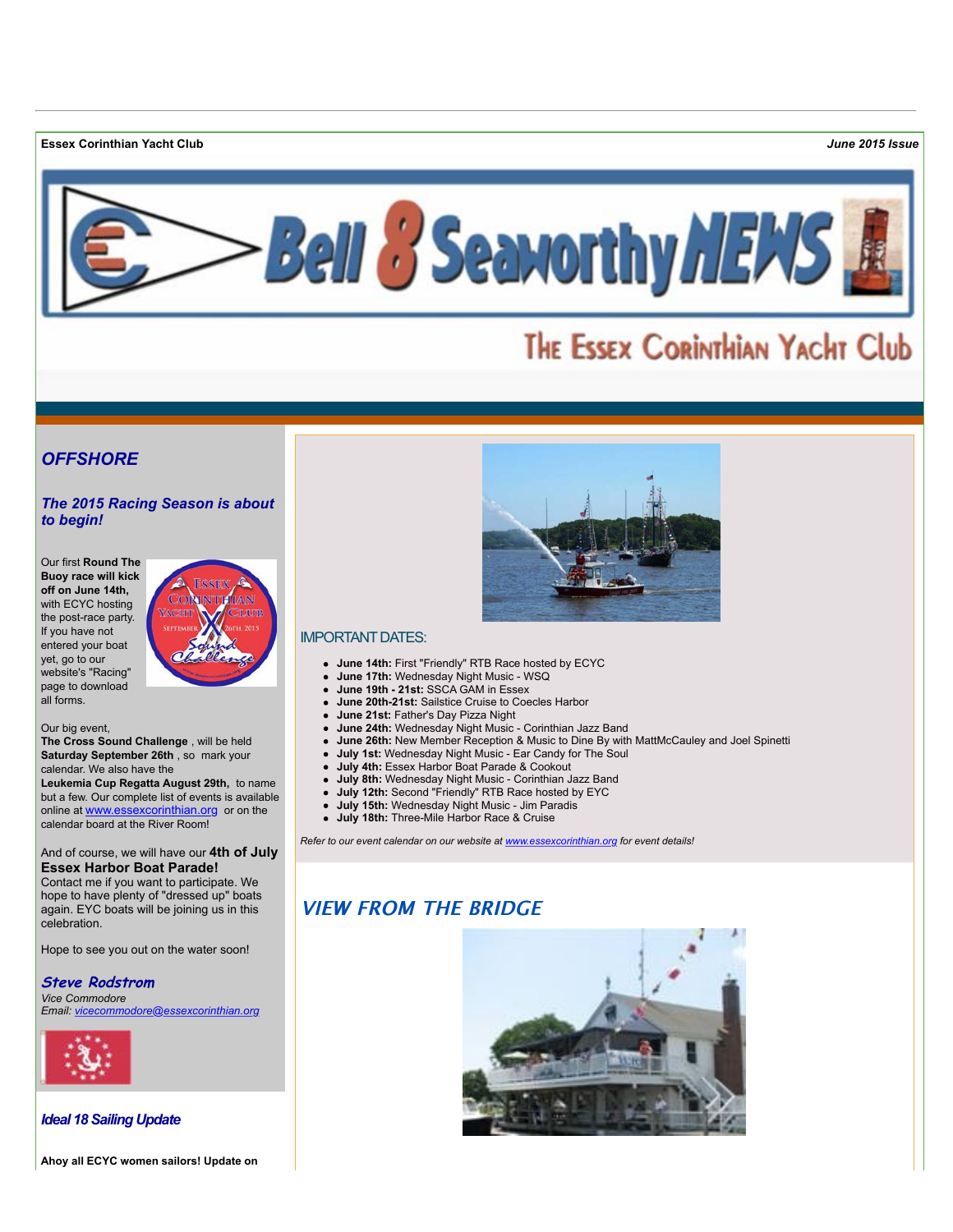**Summer Sailing Classes!** Ladies' sailing classes will be held on Wednesday nights; starting July 8th at 5:00pm! My email address is cindysgibbs@ gmail.com, or call me at 860-391-5400! Plus we have 3 (three!) Ideal 18s available this



summer, so we can accommodate more students! Come join the fun on Wednesday nights; fine tune your skills or get started among ECYC friends! Please sign up soon! I will also be offering semi-private lessons earlier in the afternoon on Wednesdays, for anyone who desires more one-on-one instruction; these will be by appointment. I look forward to seeing everyone this summer! Happy Sailing,

**Cindy Gibbs**

#### **2015 ECYC ADULT SAILING LESSONS**

Sailing lessons will be offered in our Ideal 18s. Instruction will include all day lessons on Saturdays from 10 am to 4pm, starting on May 23rd. The Saturday lessons will extend over a course of three weeks. The cost for the course will be \$100.00 and includes all teaching materials and instruction. At the end of the course you may go through qualification to use our Ideal 18s.

Register with our club manager or sign up on a posted notice at the club. Classes will be based on sign up. Instruction will be provided by some of our top ECYC sailors. Classes are limited, so sign up early.

If you have questions, please contact

**Ed Birch**

#### **2015 Dingy Rack**

Please register your dingy if you plan to store it in the ECYC racks. Please contact **Steve Rodstrom** to register if you have one of the boats in the rack now or wish to add your dinghy. Space is limited, and we will start removing unregistered craft.

# *ON-SHORE & HOUSE*

Time flies, when you're having fun. This old adage is more than true! ECYC is back in full splendor, thanks to Chuck Grusse and his team, the awning is up, the fans and lights are in, and balmy nights on deck are just around the corner.

The **"Ladies On Deck"** get-togethers have started, taking advantage of the deck, and our first get-together saw a great number of ECYC Ladies enjoy the evening. We are planning further get-togethers every second Tuesday in July and August. Come, grab your favorite cocktail, bring and appetizer to share and enjoy!

Our **new music program** has started as well. In addition to the Corinthian Jazz Band we are offering the sounds of a variety of artists and groups on Wednesday nights. Please refer to the online music program [at www.essexcorinthian.org/ecyc-music](http://r20.rs6.net/tn.jsp?f=0017r_Oapzy-8LJTV9oQWkui7Eqb30YgKi41q4MJxpPxxtBJFNWfasEfWZJCUBizaziI6mItdkTAw9Gg7ADcGz_X4maHrd0rCmixiJMKbsQnMwVMnRUUq1Hw86SkgfcBWC8CT7qC_YuutPHkdjiXFcQkZDJ7Iqjd5OZ-_N9VkkPqdC3cOgDAvA2o9lvXyV48Bomh1q-1tXJ4zU04J9DjW1H9A==&c=QdnNlWdzeVIM5RXjQ6Qi6TW3Myvjpor6FPuhOJr5-jZFYFj6Gt5cDA==&ch=VGS6xMi0LS_3Ll_r_MM0YvKSrxgeFcjAD14zlCOuaokO_Vb7cUYwKg==)program.html for details.

# *Dear Friends!*

## **Fair Winds and Following Seas to Elaine Kyle:**

This Friday, June the 12th, will mark the end of an era for ECYC and the beginning of a new adventure (commonly referred to as retirement) for our beloved Club Manager, Elaine Kyle. Elaine will ALWAYS remain a huge part of the ECYC family. Please join me, the current BOG and many past Boards in a heartfelt thank you Elaine, for all you have done for our great little yacht club. Please know that Richard (Dick) Kyle has also earned our gratitude and will be missed! Beyond his role as supportive husband to Elaine during her tenure here, Dick has handled much of the editing and the printing of the club roster for ECYC for many years. All



*Elaine and Dick Kyle*

of us at ECYC wish you the very best of health and happiness.

Jean Little is quickly coming up to speed as our new Club Manager. Please join the BOG in extending a very warm welcome to Jean! If you haven't done so already, plan to stop in to the club office, say hello and introduce yourself to Jean.



#### **Newport 12 Meter Challenge:**

David Evangelisti and Dan Taylor-Stypa coordinated our Club's entries into the Eastern Connecticut 12 Meter Challenge. The event was held this past Saturday in Newport Rhode Island and saw 26 members of ECYC out on the bay competing in two of the five 12 meters chartered for the event. Thanks for a great day!

#### **BOG Meetings are Open to All Members:**

All Board of Governors meetings are posted in advance (see the bulletin board outside of Elaine's office for 2015 dates). We'd like to hear from you and get your feedback on events, galley, sailing programs - whatever!

**Cheers,**

# Tim Brewer

**Commodore**





# *Galley News*

What better place to spend a beautiful summer evening than dining al fresco at the ECYC? Wednesday's music evenings are in full sway which offer a perfect break in your work week. Join us for the great toe tapping music and Coastal Cooking's delicious fare.

For a special treat this Father's Day, Coastal Cooking will be offering a pizza buffet at its Sunday evening meal. After a full day of boating or other outdoor excitement, come relax on the deck and enjoy sampling the many different gourmet pizzas Monique and Ed will concoct. Last year's pizza buffet was a big success-there is sure to be another crowd-pleaser.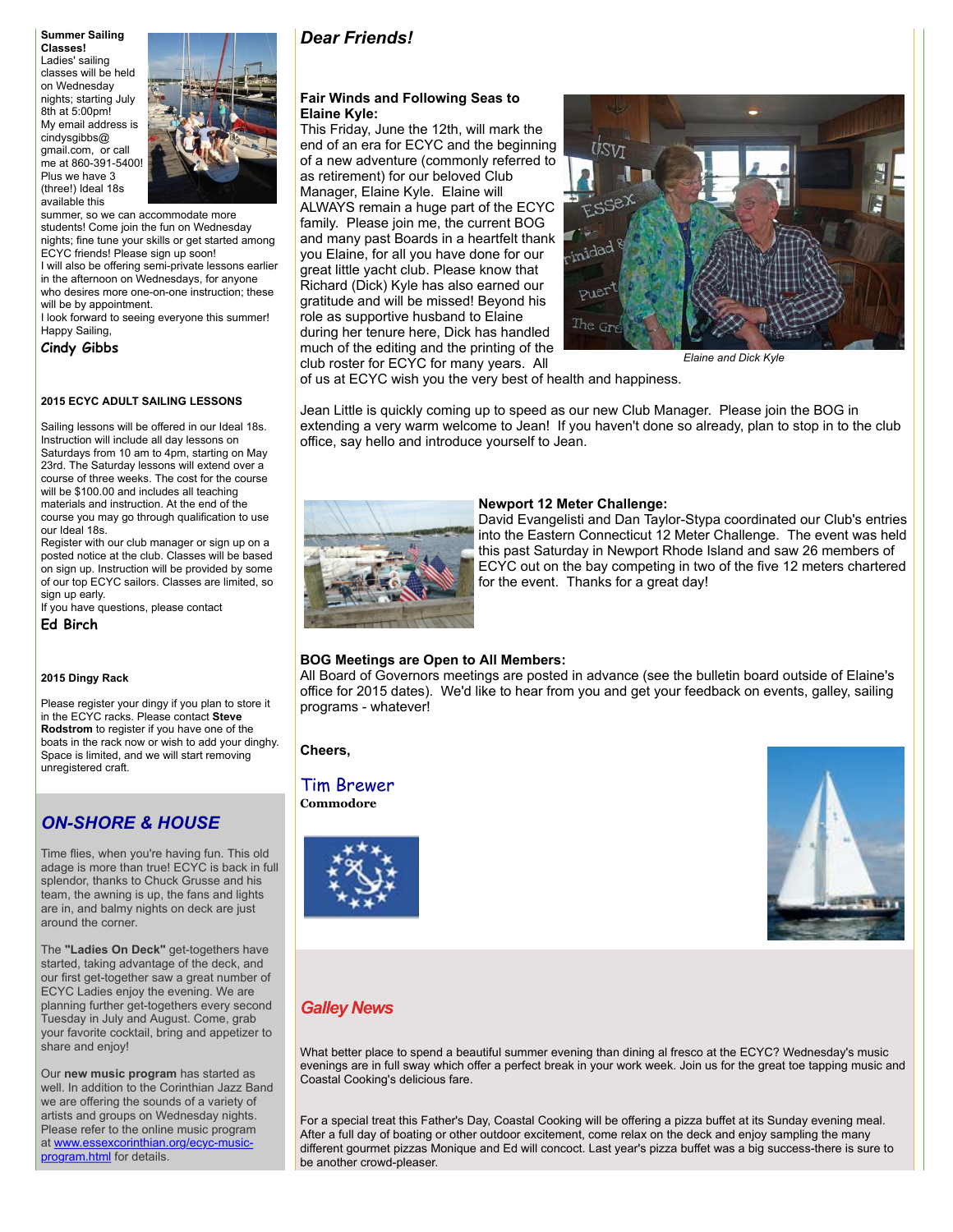We are also planning a few **Friday Night Music events** for those of you you cannot make it on Wednesday nights. The first one was a verified success: Jason Jenkins and his Spanish guitar filled the dining room not only musically but attracted over 90 guests for Friday dinner on May 29th! Our next music offerings will be a little on the quieter side, **Matt McCauley, The Jazz Circle and Joel Spinetti will return on Friday, June 26th**. Please do us a favor and simply let us know whether you are planning on coming for dinner, so we can help the galley do their planning a little ahead of time. Watch for an e-blast with details on how to sign up. Thank you!

One other event we held recently was a little get-together to say our **farewells to Elaine Kyle**, our long-time club manager. She was asked to officially christen our third Ideal 18 "Dauntless" and did so with bravado! Many past commodores, past and current board members stopped by to let Elaine know that she will be missed. The get-together also gave many of us to meet the **new club manager, Jean Little**. Please make her feel welcome in our Corinthian community! If you haven't met her yet, stop by the office and say hi!



Elaine Kyle christens "Dauntless"

As we are planning a wide variety of events for 2015, I encourage you to **join a committee**, whether on- or off-shore, we need you! We have a very motivated Board of Governors, and we welcome members' support in any of our endeavors! This is one of the characteristics that makes ECYC so special - we all share the Corinthian Spirit and come together to help. If you have suggestions or comments, please feel free to contact me or any of our board members to share. ECYC lives and breathes with the help of our membership.

See you all soon at the best yacht club in Essex!

# **Ruth Emblin**

**Rear Commodore Email: [rearcommodore@essexcorinthian.org](mailto:rearcommodore@essexcorinthian.org)**



#### *House Committee Update:*

Like spring, maintenance activities have been slow to get started this year. I was out of the state for most of May, however the continual crisis events did not take the leave I was enjoying myself. A galley appliance started to

*Just as a reminder, please be sure when filling out your dinner order to be sure to underline your appetizers and to include your table number. This will help the staff greatly in locating you at your table and delivering your dinner to you.*

Summertime provides many opportunities to celebrate milestones- high school and college graduations, as well as birthdays and anniversaries. The Club is the perfect setting to hosts friends and extended family for your special event. Monique would be delighted to help you plan your special gathering.

We are in the process of setting up a new page on our website detailing all you need to know about club rental and catering. Please look out for an e-blast with an announcement in the near future!

*Remember, we publish updated menus via e-blasts and on our website. Check back often to see what is new: [www.essexcorinthian.org/dining.html](http://r20.rs6.net/tn.jsp?f=0017r_Oapzy-8LJTV9oQWkui7Eqb30YgKi41q4MJxpPxxtBJFNWfasEfZch9wW23obc2hLoLLL-1zCSCe47wFfVsXZETi6n1Ck_LKdgcNSPrQ2J9NX3HE51FVttXy6u0T6SegLMPvSGDc4o1904JPT1fvwRp4WW2I723J4kvaPK-w96aiitgRyjB7W4CPWXdXN8b65ryVo4XSY=&c=QdnNlWdzeVIM5RXjQ6Qi6TW3Myvjpor6FPuhOJr5-jZFYFj6Gt5cDA==&ch=VGS6xMi0LS_3Ll_r_MM0YvKSrxgeFcjAD14zlCOuaokO_Vb7cUYwKg==)*

Looking forward to seeing you at the club!

## **Hollis Barry**

*Galley Liaison*

## *Did You Know?*

**We want your feedback about our galley activities.** Please let us know what you think! Email Hollis at [galleyliaison@essexcorinthian.org](mailto:galleyliaison@essexcorinthian.org)



*We want to know what you think about our galley!*

# **Early Summer Galley Hours:**

**Lunch:**  Wednesday, Thursday,

Friday and Saturday (self-service) 11.30 am to 2.00 pm

#### **Dinner:**

Wednesday (self-service), Friday (table service) 6.00 pm to 8.30 pm

#### **Brunch:**

Sunday (self-service) 11.00 am to 2.00 pm - special brunch hours on selected holidays!



SAVE THE DATE! TREAT DAD TO DINNER AT THE CORINTHIAN CAFE:

Father's Day, Sunday, June 21st is PIZZA NIGHT at ECYC!

# *Watch for an email with details!*

# *Did You Know?*





flames allowed in the clubhouse, on the upper or lower decks or on the surrounding docks. Smokers may use the area near the garbage containers in the parking lot but are asked to o properly dispose of their cigarette butts. It is especially important to ensure that they have been put out properly, as there is a high degree of fire danger due to the current dry period. Open flames (e.g. candles) are not permitted on premises (the reason our caterer uses covered oil lamps or battery-powered tea lights for

atmosphere) - let's all make sure our clubhouse and those who use it remain safe!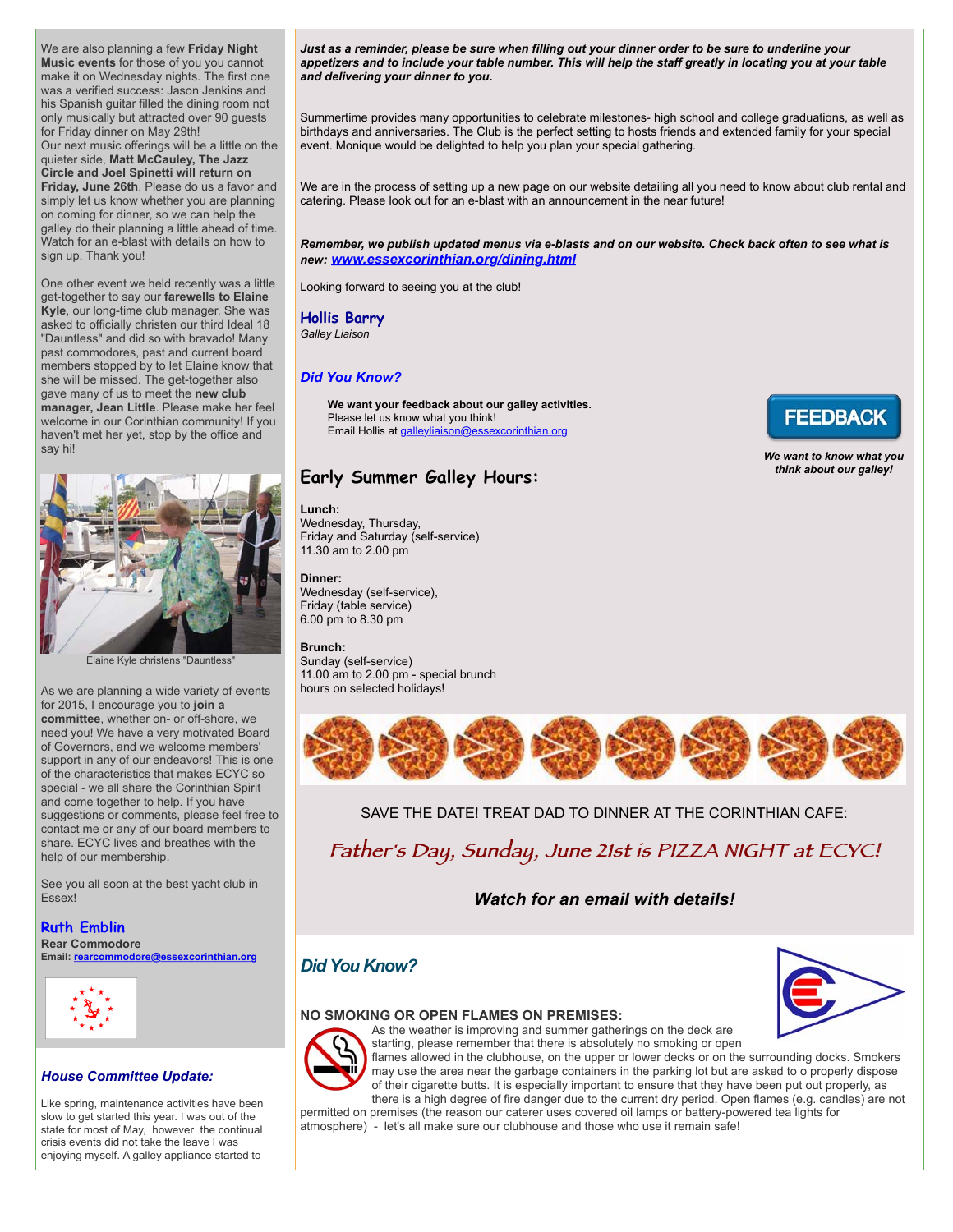leak propane requiring immediate response and relief, the attic fan motor seized triggering circuit breaker shutoff, and a mid-summer type heat wave replaced the fall like spring requiring early installation of AC units just in time for the Gary Jobson event. Each of these events required immediate attention, which I cannot thank Commodore Brewer, Steve Rodstrom, Hollis Berry, and Ruth Emblin enough for stepping in to get remedial steps initiated.

The first time I stopped by the club upon my return I noticed immediately the splash of color across the entrance brought to life by the plants and flowers in the planters. Everyone owes Cheryl Arndt a huge thank you for taking the initiative (2 years in a row now) to get these planters populated.

Another first I came across was Elaine and our new club manager, Jean Little, huddled over stacks of papers as they were deeply engaged in Jean's transitional training. Appropriately enough they were framed by a vase and ice bucket collecting the droplets of water coming into the office from above. Apparently the bar room "dry" sink drain pipe had been pushed out of position, draining directly to the bar room floor. The situation provided an excellent opportunity in Jean's training to include the role of club manger to be part time handyperson and emergency responder. Jean stepped right in, welcome Jean!!

I've yet to be successful in my attempts to receive any volunteers to become a point of contact (POC) for the 4 areas I have hoped for assistance and off- loading of, at times, overwhelming needs of attention to the club building. Such POC's will become the subject matter expert, be the contact and initiator for any vendor services, maintenance, identify necessary acquisitions, and schedule & coordinate work days. For each POC I will share all I have in materials, contacts, historical information to kickoff and serve as introduction to begin their role. The areas I seek a volunteer from the committee to become the respective POC are:

- **Exterior: ensure & monitor care for the** building exterior including siding, decking, awning, lighting, grill, stairs, doors, locks.
- Interior: ensure & monitor care for the cleaning, windows, floors, heads, lighting, bar, river room, electronics, plumbing, electrical, carpet, supplies.
- HVAC: ensure & monitor care for the furnace, oil & propane vendors, AC units, fans.
- Gardening: plan, acquire, plant, and arrange care for all plants on club premise (boxes, hanging, urns, etc).

I appeal to the entire membership to please consider helping the club and the house committee to become one of the POC's. Contact me at cgrusse@snet.net to get started. As mentioned previously, one major task to be completed will be the staining and repainting of the rear deck and railings. Look for announced scheduling of work efforts to complete this large undertaking.

Thank you in advance for all assistance, enjoy this great time of year.

# **Chuck Grusse**

**House Chair Email: [house@essexcorinthian.org](mailto:house@essexcorinthian.org)**

*Entertainment Committee Update:*

Well, we kicked off our Summer Music Schedule in late May with the return of our very own

#### **WEBSITE:**

All of our events and announcements, as well as archive copies of the Bell 8 Newsletter are available online at our website, [www.essexcorinthian.org!](http://r20.rs6.net/tn.jsp?f=0017r_Oapzy-8LJTV9oQWkui7Eqb30YgKi41q4MJxpPxxtBJFNWfasEfa-WvHIJZlHMUXEUqLKjWFvUFXuYGzD3PgAIFk_UIcVpCOMU7z5uB80u6-Qu410tigC0o-KxvHoIEfjBa0DfTnWt0KrXWlQXYJHfIA4845txjvlESv65IYZZK1Siis3s6A==&c=QdnNlWdzeVIM5RXjQ6Qi6TW3Myvjpor6FPuhOJr5-jZFYFj6Gt5cDA==&ch=VGS6xMi0LS_3Ll_r_MM0YvKSrxgeFcjAD14zlCOuaokO_Vb7cUYwKg==)

#### **IMPORTANT REMINDER:**

Please remember that with the chance of domain to [www.essexcorinthian.org](http://r20.rs6.net/tn.jsp?f=0017r_Oapzy-8LJTV9oQWkui7Eqb30YgKi41q4MJxpPxxtBJFNWfasEfdbZRb3Sa0WP7xosl1SWkVlJiQYrZkbrQuPDbYcgBW3p6rpLWS2VoNBkyesvO8UAfJo2ursKEJTHdBxblPQfaXwOqeKk3vh3zFUmkcTS4Q7nzkjxyw-5XcZw4qgB6Lfwsg==&c=QdnNlWdzeVIM5RXjQ6Qi6TW3Myvjpor6FPuhOJr5-jZFYFj6Gt5cDA==&ch=VGS6xMi0LS_3Ll_r_MM0YvKSrxgeFcjAD14zlCOuaokO_Vb7cUYwKg==) over a year ago, t he general office email address was changed to **[ecyc@essexcorinthian.org](mailto:ecyc@essexcorinthian.org) .** 

We noticed that some of you are still using the old email address, which will no longer work. Please make a note of it, if you have not already done so.

# *Eastern Connecticut 12-Meter Challenge in Newport, RI:*



*Some of the ECYC members who participated in the 12-Meter Challenge*

ECYC participated in the 12-Meter Challenge in Newport RI on Saturday, June 6th.

We had Northern Light and Gleam at our disposal. The day was perfect, wind was gusting to 20 knots, and the beautiful 12-Meters were a sight to see!

While we did not win the regatta this year, we all very much enjoyed the day on the water - and the tailgating party that followed! Thank you to everyone who brought food and drinks.

Here are the results:

6th Annual Eastern Connecticut 12 Meter Challenge

| <b>Boat</b>                    | Club        | Race 1         | Race 2         | Race 3         | <b>Total</b>   | <b>Place</b>   |
|--------------------------------|-------------|----------------|----------------|----------------|----------------|----------------|
| Columbia<br>(built 1958)       | <b>NCYC</b> | 1              | 1              | 2              | $\overline{4}$ | 1              |
| Heritage<br>(built 1970)       | <b>BYC</b>  | 3              | 2              | 1              | 6              | $\overline{2}$ |
| Gleam<br>(built 1937)          | <b>ECYC</b> | $\overline{2}$ | 3              | $\overline{4}$ | 9              | 3              |
| Northern Light<br>(built 1938) | <b>ECYC</b> | $\overline{4}$ | 5              | 3              | 12             | 4              |
| Intrepid<br>(built 1967)       | <b>TYC</b>  | 5              | $\overline{4}$ | 5              | 14             | 5              |

**Thank you** to David Evangelisti for volunteering as this year's point man for registration and organization!

# *SHIP'S STORE SPECIAL - ONE NIGHT ONLY!*

**Save 10 to 20 percent on all Ship's Store purchases, on Friday, June 19th**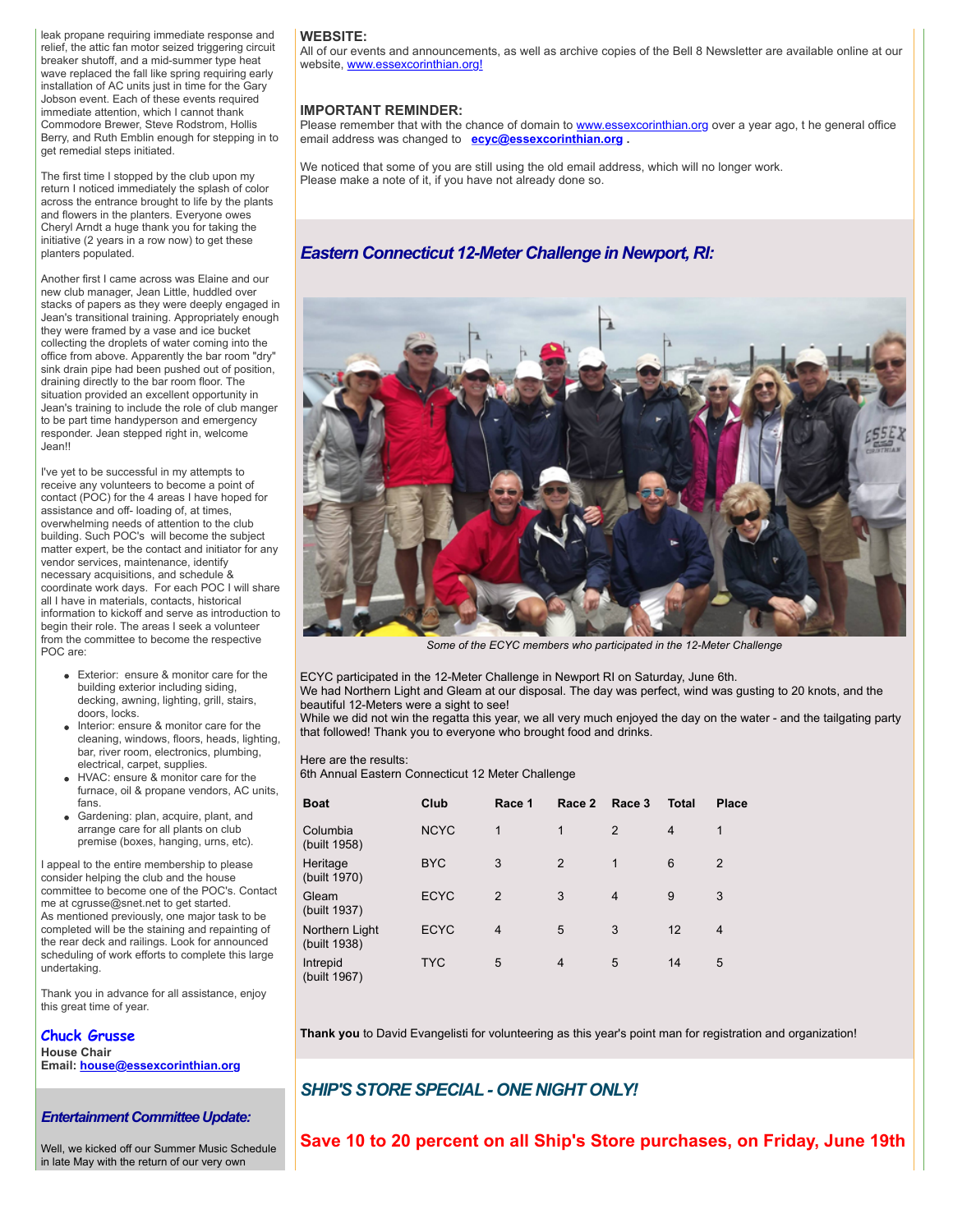Corinthian Jazz Band. About 30 members and guests were able to attend and had a really good evening of fun.



Friday night, May 29th, brought a new artist to our club. Jason Jenkins, a renowned classical guitarist played to what was pretty much a full house of 90 members and guests. Our own Jon Gibbs got out his Bongo drums and joined Jason to finish out the night. It was very enjoyable, with CCC providing a menu with Spanish flavored food to round out the evening. For those of you who missed Jason, he will make another appearance at the club in August, with his percussionist Perdomo. Please refer to our website for details.



We have put together a list of our summer program on our webpage with links to the various artists that are appearing. For those of you who are loyal fans of CJB, they receive top billing and continue to delight us year after year. We have added some new artists this year to encourage other members to

join us on Wednesday nights. [Link: www.essexcorinthian.org/ecyc-music](http://www.essexcorinthian.org/ecyc-music-program.html)program.html

We are now in the beginning stages of planning our 4th July picnic. The harbor parade permits have been applied for and we asked our DJ to return to keep the music flowing. We will be looking for parade boats (please contact Steve Rodstrom if you want to run your boat in the parade) and food contributions as in previous years.

We will be asking everyone to RSVP to insure plenty of food is available as this is always a huge undertaking on the part of your Entertainment Committee.

If you are new to the club and want to get to know people quickly please sign up to join the entertainment committee. We always love to have people help us with all aspects of the party planning experience. And we have a lot of fun doing it!

Our "Ladies on Deck" evenings kicked off last Tuesday. Come join us every second Tuesday in July and August on the deck. This is the night the ladies can come hang out and relax on deck for the evening. We hope to see both new and old members for an evening, just getting to know each other. If your schedule allows, please feel free to bring an appetizer to share and a friend or neighbor who might like to join the club.

Remember, our events are listed online at our website, just go to [www.essexcorinthian.org](http://r20.rs6.net/tn.jsp?f=0017r_Oapzy-8LJTV9oQWkui7Eqb30YgKi41q4MJxpPxxtBJFNWfasEfdbZRb3Sa0WP7xosl1SWkVlJiQYrZkbrQuPDbYcgBW3p6rpLWS2VoNBkyesvO8UAfJo2ursKEJTHdBxblPQfaXwOqeKk3vh3zFUmkcTS4Q7nzkjxyw-5XcZw4qgB6Lfwsg==&c=QdnNlWdzeVIM5RXjQ6Qi6TW3Myvjpor6FPuhOJr5-jZFYFj6Gt5cDA==&ch=VGS6xMi0LS_3Ll_r_MM0YvKSrxgeFcjAD14zlCOuaokO_Vb7cUYwKg==) ... and click on "Events"!

# **only!**

Take advantage of this special offer to stack up on glassware, clothing, accessories, you name it!

See Jean Brewer for details.



# *Green Tip of the Month:*

The University of Maryland Center of Environmental Science recently published a Report Card for Long Island Sound.

While we are lucky to live in an area with less pollution than others thanks to our proximity to the open Atlantic Ocean, we still have to consider the effects of our everyday lives on Long Island Sound. It seems logical that the more densely populated areas will be more affected, however, we cannot simply claim this does not concern us because we live in smaller towns. The everlasting cycle of the tides picks up pollution from our region as well, slowly and surely making its way down-Sound, only to end up in regions where there is less water exchange.

Take a look at the graphic below.

**Region: Overall**

There is a variation from west to east of unhealthy (F) to healthy water quality (A). The Western Narrows is affected by the highly populated, suburban-urban communities surrounding New York City and scored the worst. Moving east from western Connecticut and western Long Island, the water quality improves. In the eastern Sound, the pollution is diluted by exchange with the Atlantic Ocean. Overall, water quality indicators in Long Island Sound scored good or very good except phosphorus, which scored poorly. Very high turbidity in the Western Narrows restricts light, preventing phytoplankton growth; however, moving east from western Connecticut and western Long Island, turbidity improves, which allows phytoplankton to grow.



#### **How can we take action to improve overall Long Island Sound health?**

Your actions can help improve the Sound! There are numerous local programs in small embayments throughout Long Island Sound that monitor water quality and other indicators on a more focused scale than is conducted by state and federal governments. As these embayment monitoring programs grow, their data become increasingly valuable to tell the story of annual Long Island Sound ecosystem health. Getting involved with a local embayment group and helping in cleanups and water quality monitoring will help us restore Long Island Sound!

Here are some suggestions for how you might contribute towards improving Long Island Sound health:

- Participate in river and coastal clean-up events. By removing discarded trash and debris from our waterways, you will help protect water quality and the aesthetics of the environment.
- Be a responsible boater. Never dump trash or debris overboard. Recycle plastics and glass containers and keep them out of our waterways.
- Compost yard waste, like leaves and grass into valuable soil for lawns and gardens, maintain vegetative buffers along stream banks to prevent erosion, and be mindful of the use of fertilizers and chemicals.
- Be a considerate pet owner. Never throw pet waste into storm drains or into rivers, streams, or coastal waters. Pet waste contains bacteria that can cause diseases and threaten the safety of those who come in contact with the water.